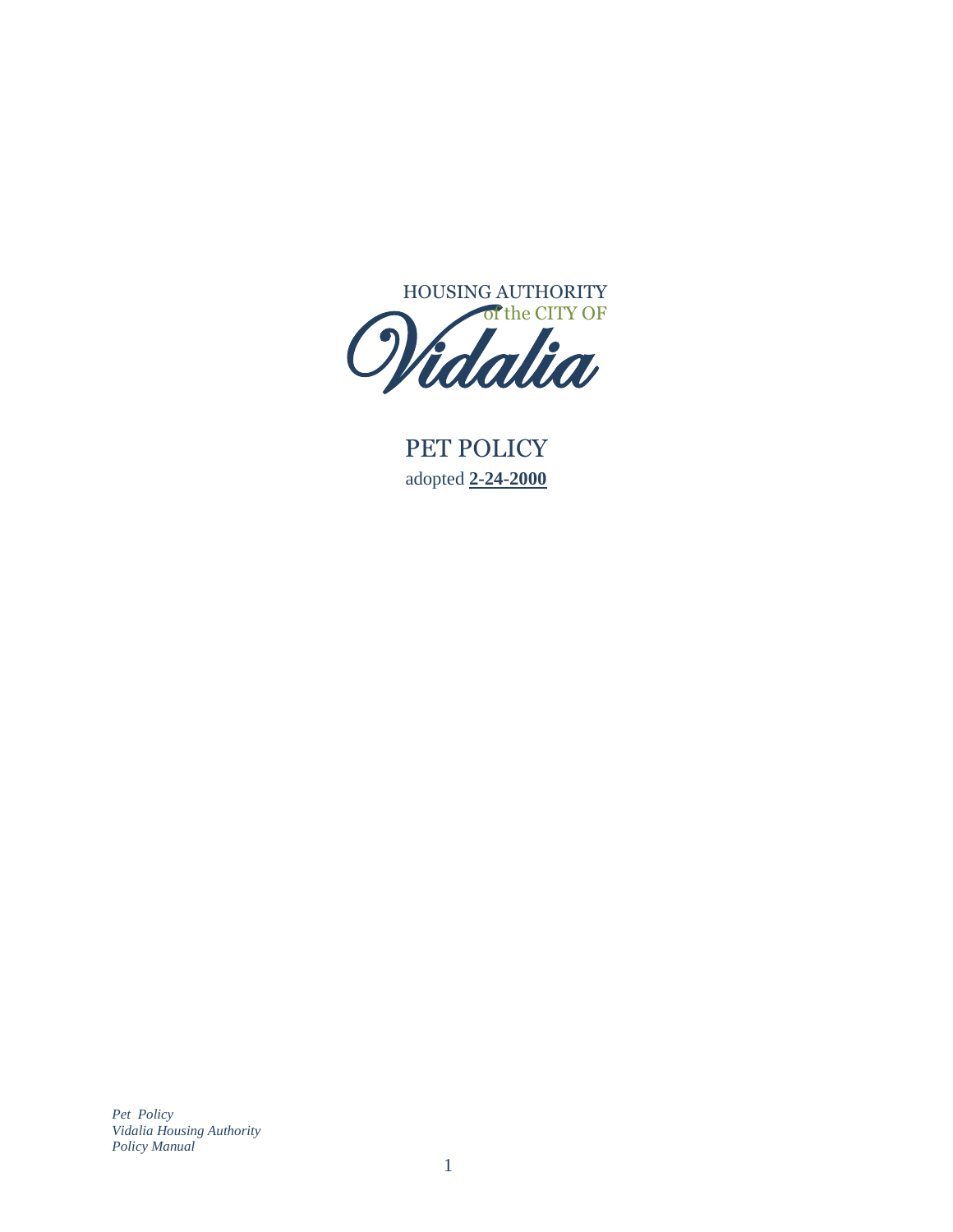The residents who qualify under Section 526 of the Quality Housing and Work Responsibility Act of 1998 here by call Act of 1998, may own and keep common household pets in the Housing Authority of the City of Vidalia, Georgia (HAV) owned and/or operated projects in accordance with this pet policy.

# **Definitions**

Common Household Pet means a domesticated dog, cat or bird. The weight of the dog or cat at its adult size may not exceed twenty (20) pounds. Wolves, pit bulls, or other known breeds of viscous dogs will not be considered pets under this definition and are not allowed to be kept on HAV property.

### **Registration**

Prior to bringing any pet onto the premises governed by the Act of 1998, the resident must register the pet with the HAV and pay the applicable non-refundable Pet Fee. The resident must update the registration at least annually to coincide with the annual reexamination of the tenant income. The application for registration of the pet must include:

- 1. A certificate signed by a licensed veterinarian or a State or local authority empowered to inoculate animals stating that the pet has received all inoculations required by applicable State and local law and that pet has been spayed or neutered;
- 2. A completed pet information form that is sufficient to identify the pet and to demonstrate that it is a common household pet as defined in this policy;
- 3. The name, address, and phone number of two responsible parties who agree to care for the pet if the resident dies, is incapacitated, or is otherwise unable to care for the pet.
- 4. Payment of the applicable Pet Fee as defined in this Policy set forth below; and
- 5. A signed statement indicating that the resident has read the pet rules and agrees to comply with these rules.

### **Pet Fee**

A non-refundable Pet Fee will be required for dogs and cats only, however, all pet owners must comply with registration rules and policy for all other pets. This non- refundable fee is in addition to any other financial obligation generally imposed on residents of the project. The Pet Fee shall be two hundred and fifty dollars (\$250.00).

The HAV will use the Pet Fee only to pay reasonable expensed directly attributable to the presence of the pet in the project, including but not limited to the cost of repairs and replacements to, and fumigation of, the resident's dwelling unit.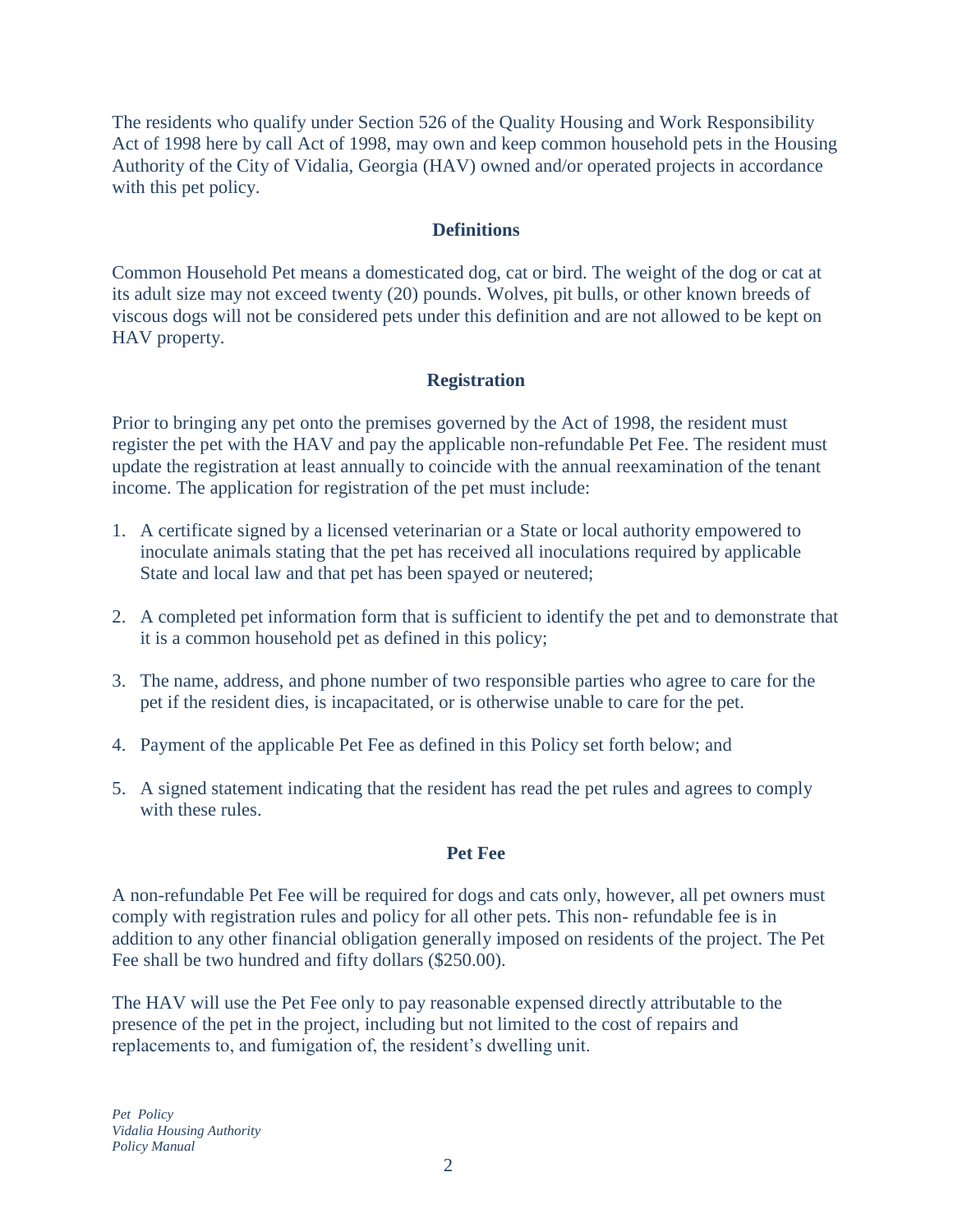### **General Rules for Pets**

- 1. Only one common household pet will be permitted per household.
- 2. Vicious and or intimidating dogs or cats will not be allowed.
- 3. All dogs and cats must be either spayed or neutered.
- 4. When taken outside the resident's unit, dogs and cats must be kept on a leash, controlled by a responsible adult at all times. No pet shall be tied up anywhere on Authority property and left unattended for any amount of time.
- 5. Birds must be kept confined to a cage at all times.
- 6. Residents shall not permit pets to disturb, interfere or diminish the peaceful enjoyment of other residents. The terms "disturb, interfere or diminish" shall include but not be limited to barking, howling, chirping, biting, scratching and other like activities.
- 7. Resident must provide litter boxes for waste, which must be kept in the dwelling unit and disposed of properly. Residents shall not permit refuse from litter boxes to accumulate nor to become unsanitary or unsightly.
- 8. Pet waste must be disposed of by placing in a sealed plastic bag and placed in the outside garbage container.
- 9. Residents must use the designated areas of the project premises for pet exercise and the deposit of pet waste. Residents are forbidden from exercising their pets or permitting their pets to deposit waste on project premises outside of the designated areas.
- 10. Residents are solely responsible for cleaning up pet droppings, if any, outside the unit and on facility grounds. Droppings must be disposed of by being placed in a sealed plastic bag and deposited in the outside garbage container.
- 11. Residents shall take adequate precautions and measures necessary to eliminate pet odors within or around the unit and shall maintain the unit in a sanitary condition at all times.
- 12. Residents shall not alter their unit, or unit area in order to create an enclosure for any pet.
- 13. Residents are prohibited from feeding or harboring stray animals. The feeding of stray animals shall constitute having a pet without the written permission of the HAV.
- 14. If pets are left unattended for a period of twenty-four (24) hours or more, the HAV may enter the dwelling unit, remove the pet and transfer it to the proper authorities. The HAV accepts no responsibility for the animal under such circumstances.